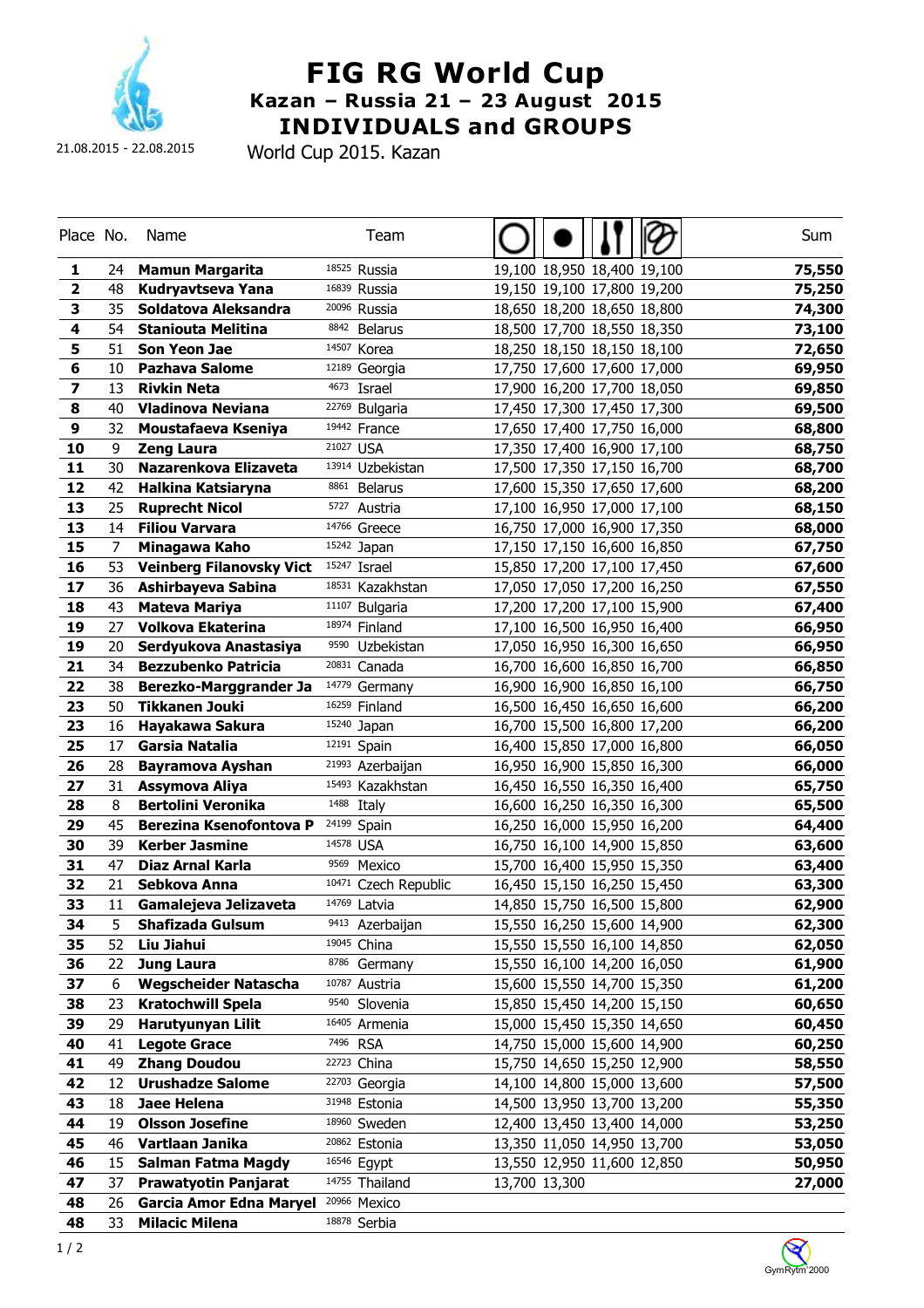

21.08.2015 - 22.08.2015

World Cup 2015. Kazan

| Place No. |   | Name                 | Team         |                             | Sum    |
|-----------|---|----------------------|--------------|-----------------------------|--------|
| 48        |   | <b>Russo Alessia</b> | 15040 Italy  |                             |        |
|           |   | <b>Averina Dina</b>  | 18528 Russia | 17,600 16,950 16,750 16,700 | 68,000 |
|           |   | Sinitsina Yulia      | 18553 Russia | 17,100 16,500 16,950 17,050 | 67,600 |
|           |   | Semenova Liana       | 23572 Russia | 17,000 16,800 16,450 16,650 | 66,900 |
|           | 4 | Averina Arina        | 18527 Russia | 17,400 17,300 15,350 16,400 | 66,450 |

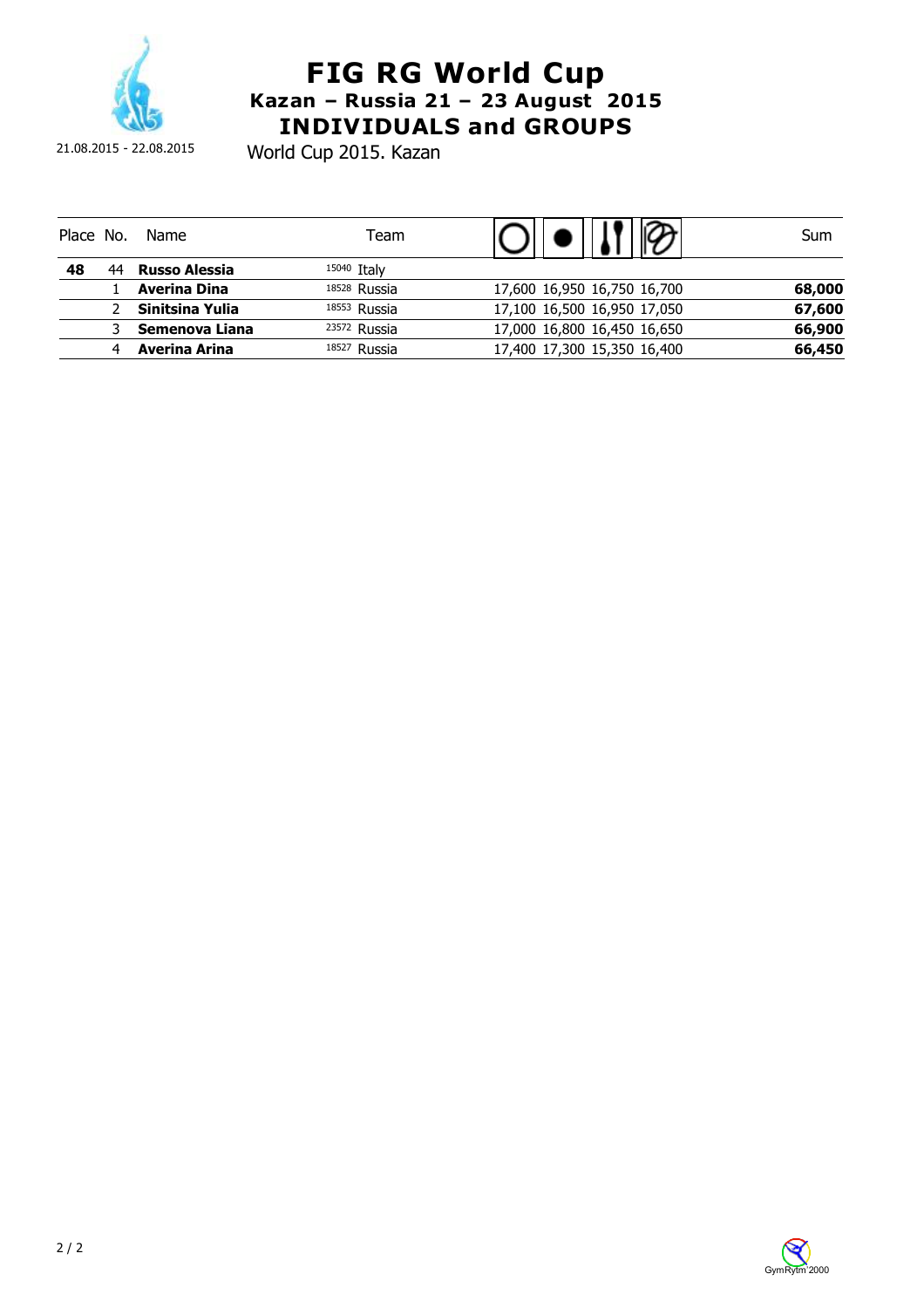

Final hoop. World Cup 2015

| Place No.      |   | <b>Name</b>               | Team                     |        | Sum    |
|----------------|---|---------------------------|--------------------------|--------|--------|
|                | 5 | <b>Mamun Margarita</b>    | 18525 Russia             | 19,100 | 19,100 |
| $\overline{2}$ |   | Soldatova Aleksandra      | <sup>20096</sup> Russia  | 18,500 | 18,500 |
| 3              |   | Son Yeon Jae              | 14507 Korea              | 18,200 | 18,200 |
| 4              | 8 | Moustafaeva Kseniya       | 19442 France             | 17,600 | 17,600 |
| 5              |   | <b>Staniouta Melitina</b> | 8842<br>Belarus          | 17,350 | 17,350 |
| 6              |   | Halkina Katsiaryna        | Belarus<br>8861          | 17,250 | 17,250 |
| 7              | 6 | <b>Rivkin Neta</b>        | 4673<br>Israel           | 15,800 | 15,800 |
| 8              |   | <b>Pazhava Salome</b>     | <sup>12189</sup> Georgia | 15,350 | 15,350 |

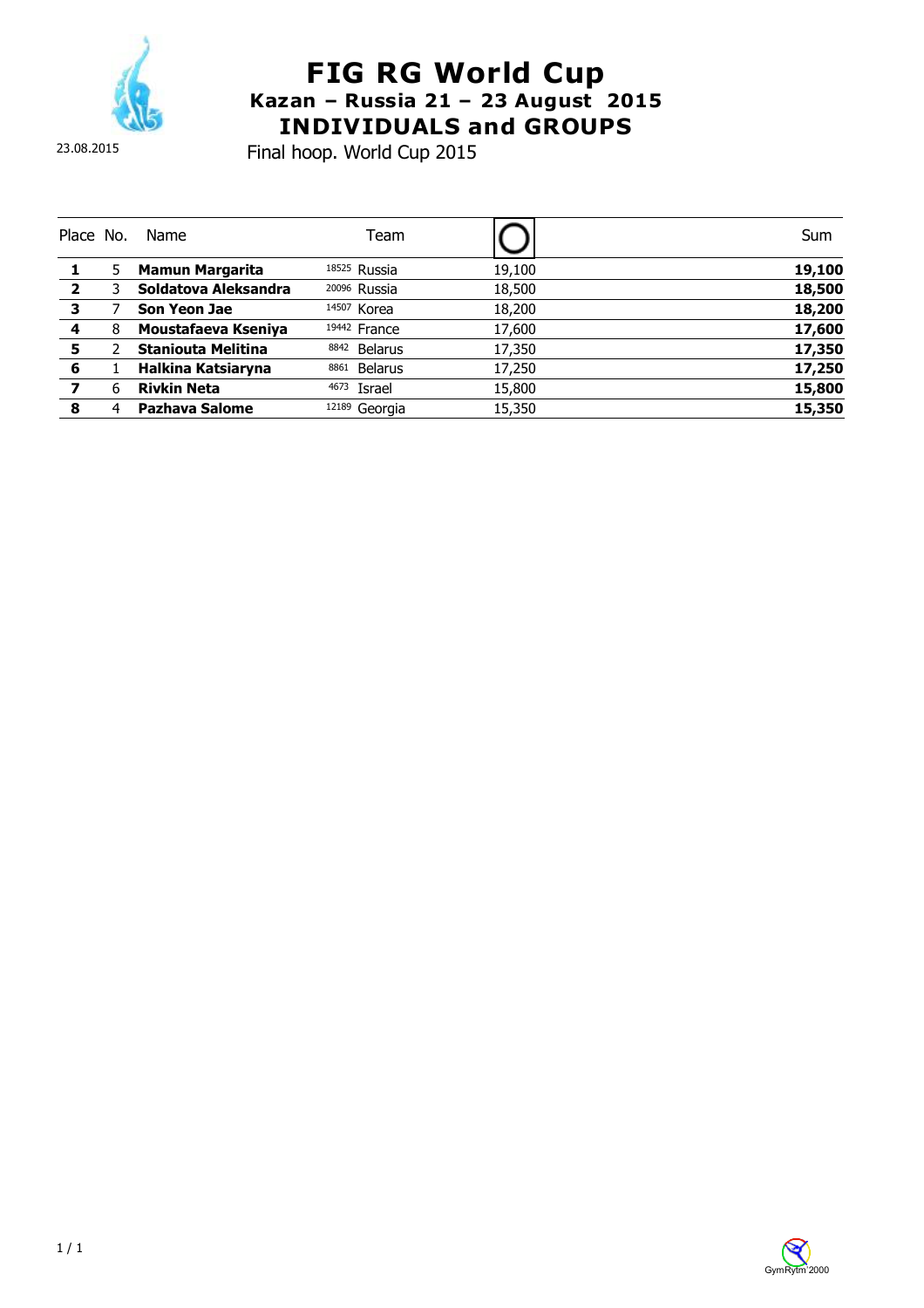

23.08.2015

# **FIG RG World Cup Kazan – Russia 21 – 23 August 2015 INDIVIDUALS and GROUPS**

Final ball. World Cup 2015

| Place No.      |   | Name                  | Team                     |        | Sum    |
|----------------|---|-----------------------|--------------------------|--------|--------|
|                |   | Mamun Margarita       | <sup>18525</sup> Russia  | 19,050 | 19,050 |
| $\overline{2}$ |   | Soldatova Aleksandra  | <sup>20096</sup> Russia  | 18,450 | 18,450 |
| 3              | 4 | Staniouta Melitina    | 8842 Belarus             | 18,100 | 18,100 |
| 4              | 6 | Moustafaeva Kseniya   | 19442 France             | 17.700 | 17,700 |
| 4              | 3 | Son Yeon Jae          | 14507 Korea              | 17,700 | 17,700 |
| 6              | 5 | Nazarenkova Elizaveta | Uzbekistan<br>13914      | 17,250 | 17,250 |
|                |   | Pazhava Salome        | <sup>12189</sup> Georgia | 16,150 | 16,150 |
| 8              | 8 | Zeng Laura            | 21027 USA                | 15,250 | 15,250 |

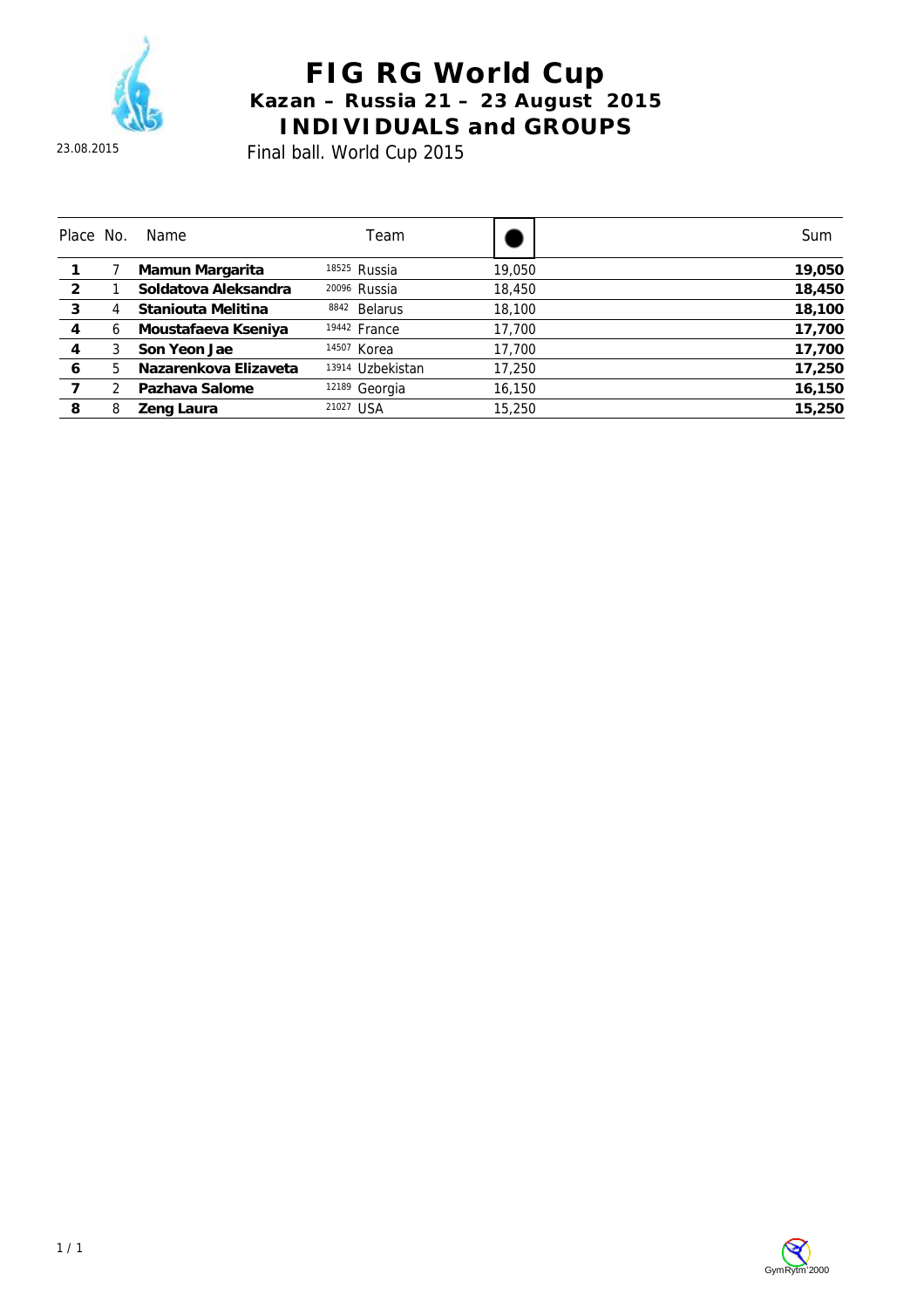

23.08.2015

## **FIG RG World Cup Kazan – Russia 21 – 23 August 2015 INDIVIDUALS and GROUPS**

Final clubs. World Cup 2015

| Place No.      |   | Name                      | Team                    |        | Sum    |
|----------------|---|---------------------------|-------------------------|--------|--------|
|                |   | Mamun Margarita           | 18525 Russia            | 19,100 | 19,100 |
| $\overline{2}$ |   | Soldatova Aleksandra      | <sup>20096</sup> Russia | 18,300 | 18,300 |
| 3              | 6 | Pazhava Salome            | 12189 Georgia           | 17,750 | 17,750 |
| 4              |   | Moustafaeva Kseniya       | 19442 France            | 17,650 | 17,650 |
| 5              | 5 | Halkina Katsiaryna        | 8861<br><b>Belarus</b>  | 17,250 | 17,250 |
| 6              | 8 | <b>Rivkin Neta</b>        | Israel<br>4673          | 17,100 | 17,100 |
| 6              | 4 | Son Yeon Jae              | 14507 Korea             | 17,100 | 17,100 |
| 8              |   | <b>Staniouta Melitina</b> | 8842<br>Belarus         | 16,950 | 16,950 |

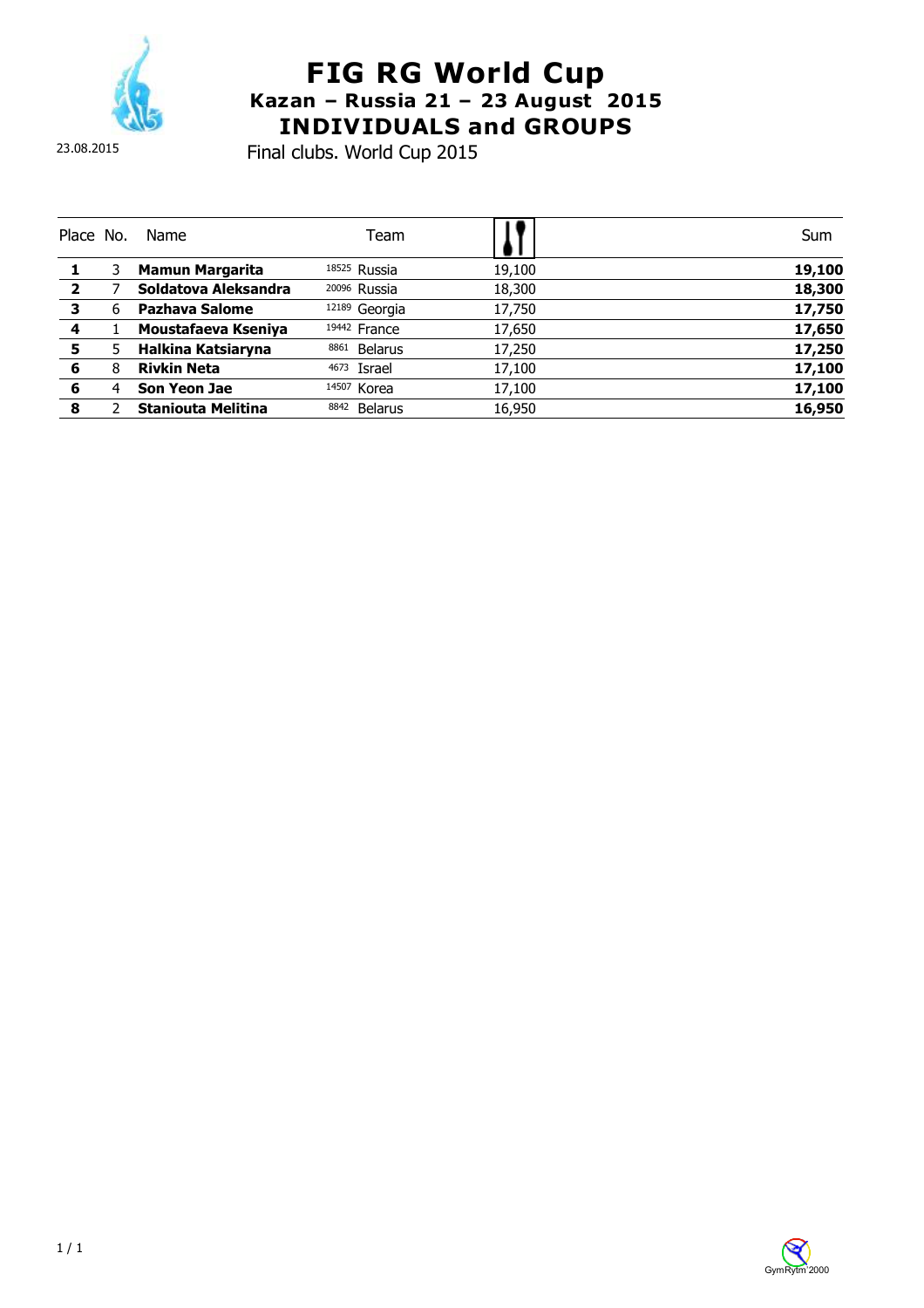

Final ribbon. World Cup 2015

| Place No.      |   | Name                     | Team                    |        | Sum    |
|----------------|---|--------------------------|-------------------------|--------|--------|
|                |   | Mamun Margarita          | 18525 Russia            | 19,100 | 19,100 |
| $\overline{2}$ |   | Soldatova Aleksandra     | <sup>20096</sup> Russia | 18,400 | 18,400 |
| 3              |   | Staniouta Melitina       | Belarus<br>8842         | 18,300 | 18,300 |
| 4              | 5 | Halkina Katsiaryna       | 8861<br><b>Belarus</b>  | 17,350 | 17,350 |
| 5              | 6 | Son Yeon Jae             | 14507 Korea             | 16,850 | 16,850 |
| 6              |   | <b>Filiou Varvara</b>    | 14766 Greece            | 16,700 | 16,700 |
|                | 4 | Veinberg Filanovsky Vict | 15247<br><b>Israel</b>  | 16,550 | 16,550 |
|                | 8 | <b>Rivkin Neta</b>       | 4673<br><b>Israel</b>   | 16,550 | 16.550 |

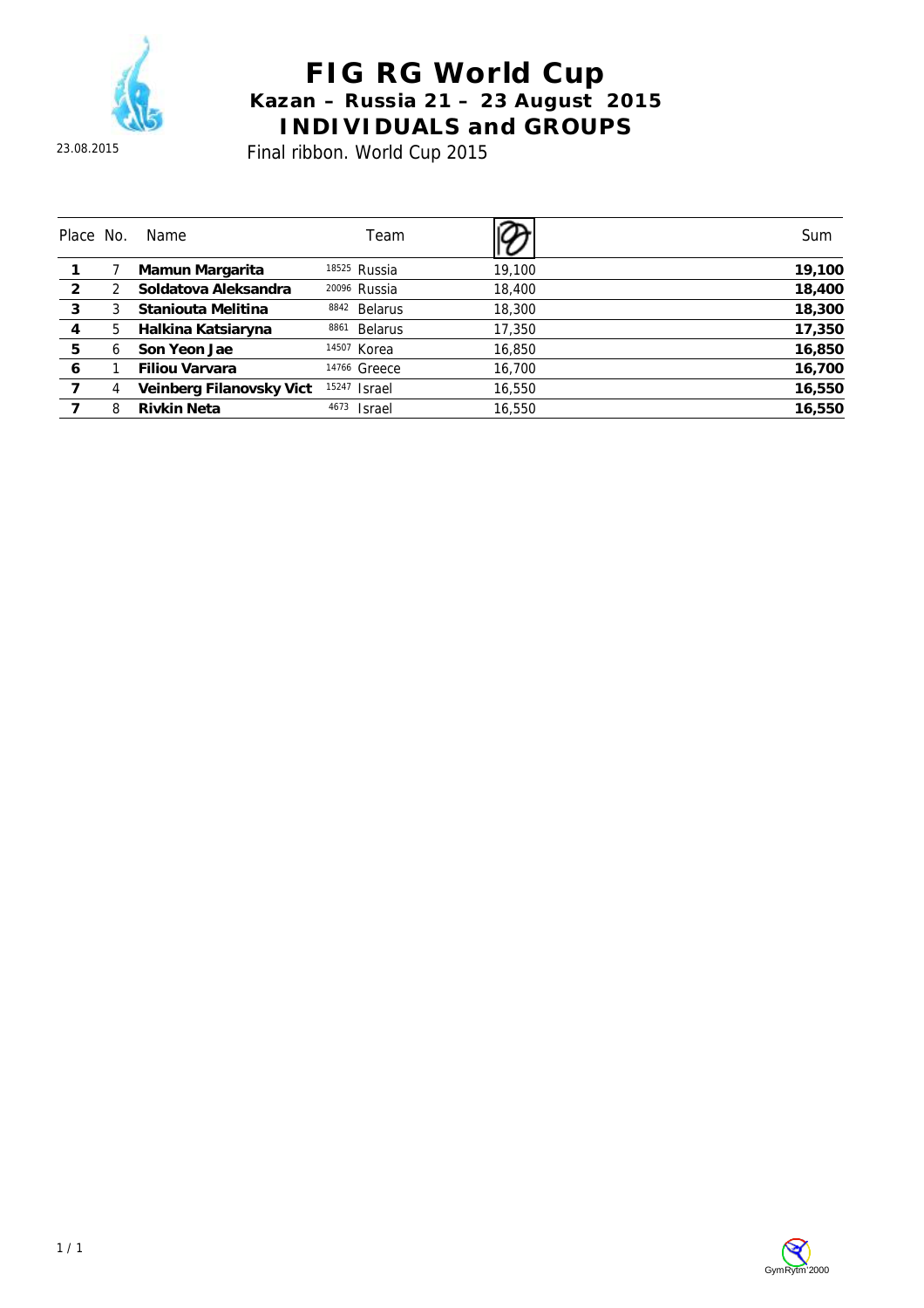

21.08.2015 - 22.08.2015

World Cup 2015. Kazan

| Place                   | No.            | Team               | 0<br>e<br>Pop<br>$\circ$<br>11 <sup>11</sup> 11 | Sum    |
|-------------------------|----------------|--------------------|-------------------------------------------------|--------|
| 1                       | 13             | <b>Russia</b>      | 18,300<br>17,650                                | 35,950 |
| $\overline{\mathbf{2}}$ | 2              | <b>Belarus</b>     | 17,500<br>17,850                                | 35,350 |
| $\mathbf 3$             | 14             | <b>Bulgaria</b>    | 17,550<br>17,450                                | 35,000 |
| $\overline{\mathbf{3}}$ | 15             | Israel             | 17,600<br>17,400                                | 35,000 |
| 5                       | 4              | Japan              | 17,250<br>17,450                                | 34,700 |
| $\overline{\mathbf{6}}$ | 18             | <b>Spain</b>       | 17,250<br>17,350                                | 34,600 |
| $\overline{\mathbf{z}}$ | 5              | <b>Italy</b>       | 16,700<br>16,900                                | 33,600 |
| $\pmb{8}$               | 10             | China              | 16,500<br>16,550                                | 33,050 |
| $\boldsymbol{9}$        | 16             | Germany            | 16,150<br>16,700                                | 32,850 |
| 10                      | 12             | <b>Uzbekistan</b>  | 15,550<br>17,100                                | 32,650 |
| 11                      | 3              | Greece             | 15,550<br>16,400                                | 31,950 |
| 12                      | 6              | <b>USA</b>         | 15,450<br>15,700                                | 31,150 |
| 12                      | $\overline{7}$ | <b>Finland</b>     | 15,050<br>16,100                                | 31,150 |
| 14                      | 9              | <b>Switzerland</b> | 14,600<br>15,600                                | 30,200 |
| 15                      | 1              | Canada             | 14,250<br>14,850                                | 29,100 |
| 16                      | 8              | <b>Mexico</b>      | 13,400<br>14,500                                | 27,900 |
| 17                      | 17             | <b>Egypt</b>       | 11,550<br>12,550                                | 24,100 |
| 18                      | 11             | <b>Azerbaijan</b>  | 14,600                                          | 14,600 |

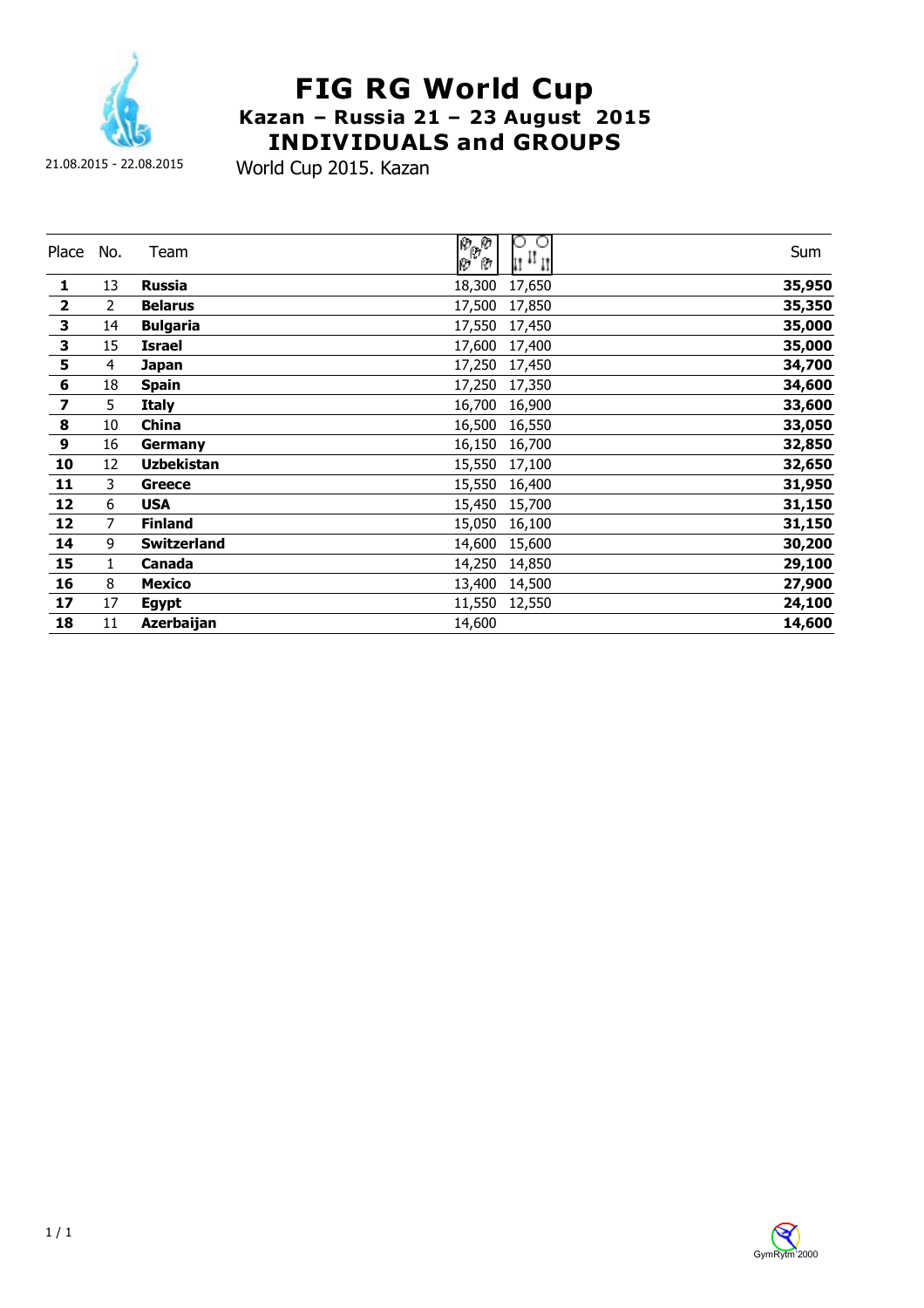

23.08.2015

World Cup 2015. Final 5 ribbon

| Place          | No. | Team            | $\frac{\partial}{\partial \theta}$ | Sum    |
|----------------|-----|-----------------|------------------------------------|--------|
|                |     | <b>Russia</b>   | 17,950                             | 17,950 |
|                |     |                 |                                    |        |
| $\overline{2}$ | 5   | <b>Bulgaria</b> | 17,700                             | 17,700 |
| 3              | 4   | <b>Belarus</b>  | 17,450                             | 17,450 |
| 3              |     | <b>Japan</b>    | 17,450                             | 17,450 |
| 5              | 8   | <b>Spain</b>    | 17,250                             | 17,250 |
| 6              | 6   | <b>Italy</b>    | 16,750                             | 16,750 |
|                | 3   | <b>Israel</b>   | 16,250                             | 16,250 |
| 7              | າ   | China           | 16,250                             | 16,250 |